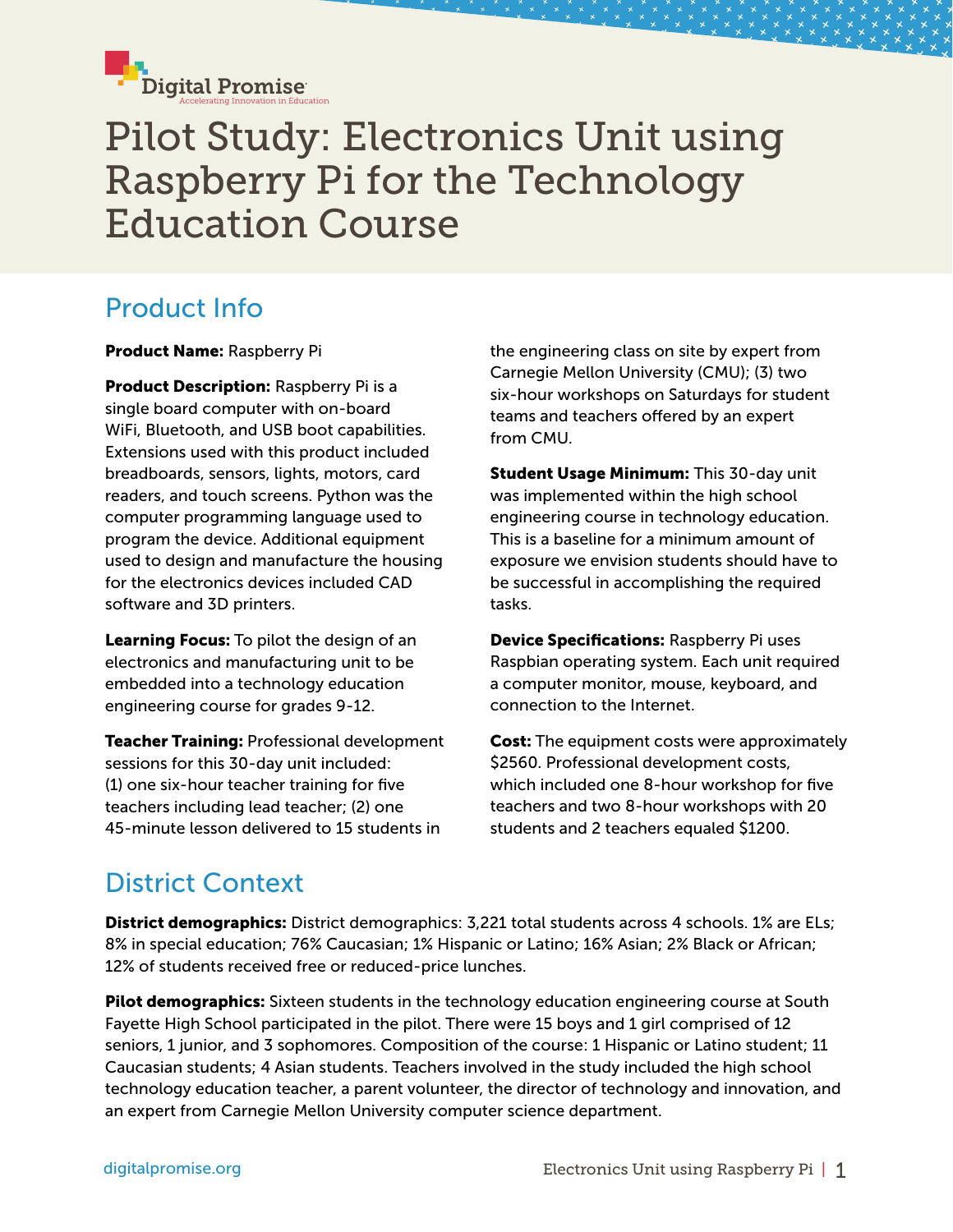### Pilot Goal

To pilot the design of an electronics and manufacturing unit to be embedded into a technology education course for grades 9-12, utilizing Raspberry Pi and extensions. The unit utilized electronics equipment such as Raspberry Pi with external extensions such as sensors, motors, LED lights, card readers, Python programming language, and manufacturing tools such as CAD and 3D printers.

#### Implementation Plan

Duration: October 2017 – January 2018

**Quality of Support: Professional development** was offered to students and teachers by staff from Carnegie Mellon Computer Science Department. Teachers participated in an all-day workshop to launch the project and participated in brainstorming sessions on the design of the unit. Student leaders and teachers participated in two all-day professional development sessions held on Saturdays in October and December. The intent of the training was to build expertise with student leaders so that they could lead and support activities in the classroom. One hundred percent of the students who attended the professional development reported that the workshops were extremely beneficial and helped them gain more exposure to computer programming and electronics. As a result of the workshops, student leaders were successful in guiding their teams to create a working project prototype. The teacher benefitted from the professional development and has indicated he would like to have more intensive training in the future to build on what he has learned. The teachers and student teams felt valued and supported by the administration.

**Implementation Model: Students were asked** to solve the problem: "How might we create a security system device to monitor and provide safe use of the Fab Lab equipment." The constraints of the project included: designing a system that would allow the teacher to

know which students or community members were using Fab Lab equipment; the dates and times of use; automated prompts sent to users when utilizing equipment and; the ability to allow access to the machines or stop usage based on the users' credentials. Student teams participated in human centered design thinking routines for creative problem solving and innovation and investigated human computer interaction as they developed their design. Teams included distinct areas of responsibility: software developer/programmer, user interface designer, manufacturing and lead engineer, and prototype design. The project began with professional development for teachers and two additional all-day workshops were added for lead students. The project was implemented as a 30-day unit. The unit ended with teams presenting four unique prototypes of the card reader security systems which they named PASS. One prototype was selected as the device that will be utilized in the Fab Lab.

Data collected: Students completed: a pre-survey, October 2017; a post-survey, January 2018 and; an in-class focus group and presentation of their product prototypes, January 2018. The director of technology and innovation conducted an end of pilot interview with the teacher to gain insights into his personal reflections about the project and the future of expanding to other educational experiences. Through post-surveys we were able to collect personal reflections from students on their learning.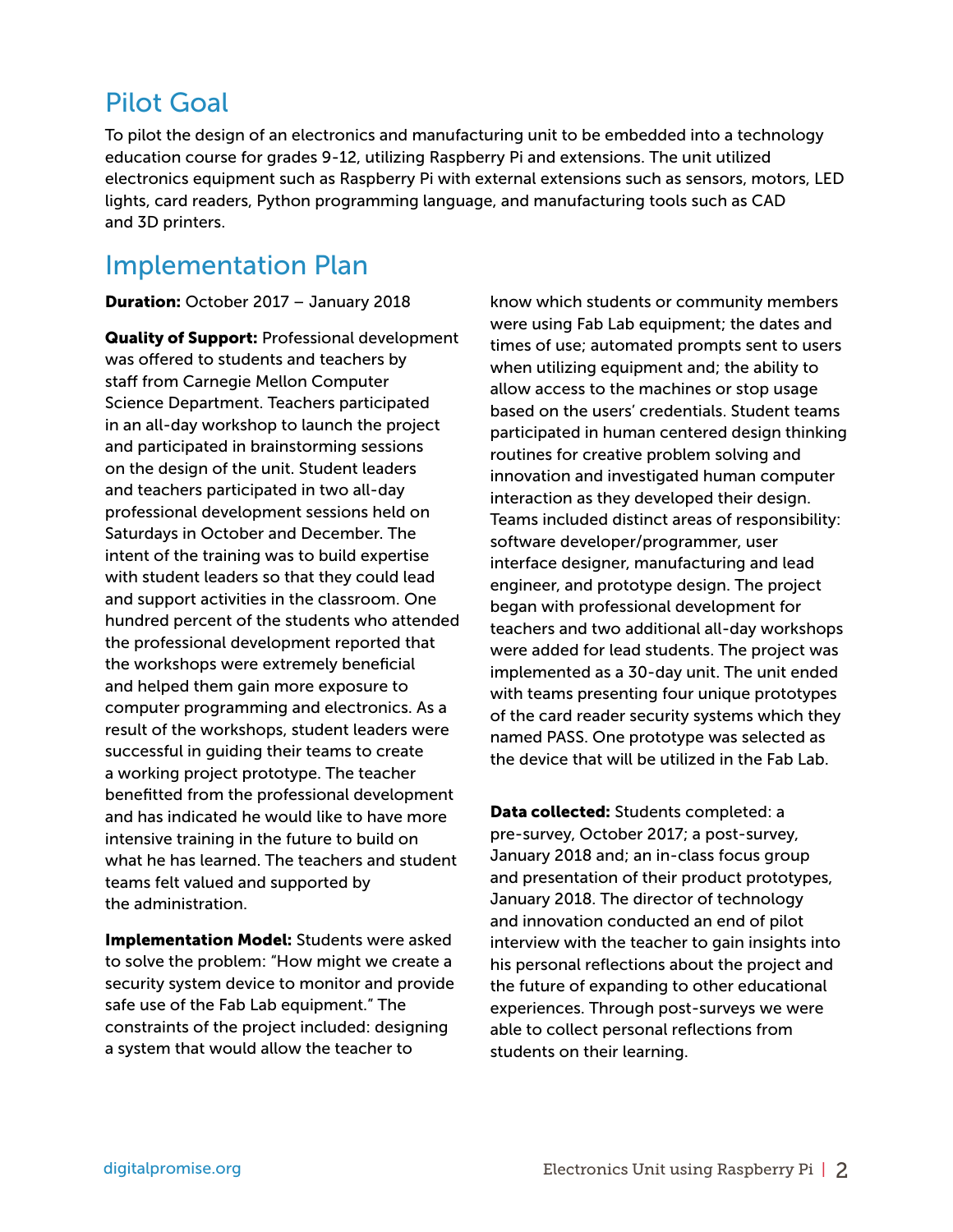### Findings

Actual implementation model: The original implementation plan was followed, and in addition, revisions were made. The revisions included adding two all-day workshops to train student leaders to support their teams.

**Educator engagement: Our lead teacher** realized the complexity of learning to use the tool for the purpose of this unit, which was to create an innovative electronic device to be used as a security system. With additional support the project was successful beyond his expectations. He has requested additional in-depth training so that he may expand this project into other areas such as the underwater ROV mobile robotic clubs he sponsors and for additional opportunities to extend this learning into other areas of the engineering course. Our teacher has identified many ways these tools and thinking strategies can be expanded beyond this pilot.

**Educator satisfaction: Educators were** excited about the tools, and most importantly, the instructional strategies that they embedded into the unit, that enabled the tools to be used to create an innovative solution for an authentic problem for their school community. The tools allowed students to collaboratively move from ideation to product prototype, which became an important outcome of the project.

**Student engagement:** Students were very engaged in this challenging pilot. The learning curve was steep. Several of the students took their learning beyond the classroom and participated in Saturday workshops to become more deeply immersed in their specific content area. Students worked within their team to create their unique prototype but often used their expertise to help other teams debug code and collaboratively problem solve manufacturing and design issues.

**Student satisfaction:** Student satisfaction was phenomenal. 100% of students felt that the project positively impacted their thoughts about coding/computer science as it relates to engineering; 93% felt inspired to tackle other similar projects in the future; 74% are encouraged to investigate computer science and electronics in the future; 100% of the students believe that the district should pursue more opportunities where university and professionals can share their expertise with their classes; 100% of the students who attended the Saturday workshops felt the workshops were extremely beneficial and helped them gain more exposure to computer programming and electronics and; 87% of the students believe that if they had been exposed to these concepts earlier, in elementary or middle school, they would have pursued more experiences in coding/computer science and electronics to a greater degree.

**Student learning:** Student learning took place on many levels, both technical and personal. Beginning the project, student presurveys showed that the majority of students did not have a technical understanding of the electronics involved in Raspberry Pi. At the conclusion of the project, the majority of students completing the post-survey were able to explain the purpose and functions of the Raspberry Pi; the components of the Raspberry Pi; the purpose of the breadboard and; the benefits of using Raspberry Pi for real-world applications. Although the majority of students were able to describe the purpose of GPIO connectors, they had a more difficult time with this question. On a personal and professional level, students identified characteristics that they learned about themselves through this project. A sampling of the responses we received included: the ability to improve communication skills; the opportunity to recognize my leadership abilities; to think like a programmer, breaking down complex ideas to solve more easily; the importance of being persistent when problems arise and; a recognition that I have an aptitude for redesigning models based on circumstances that arise.